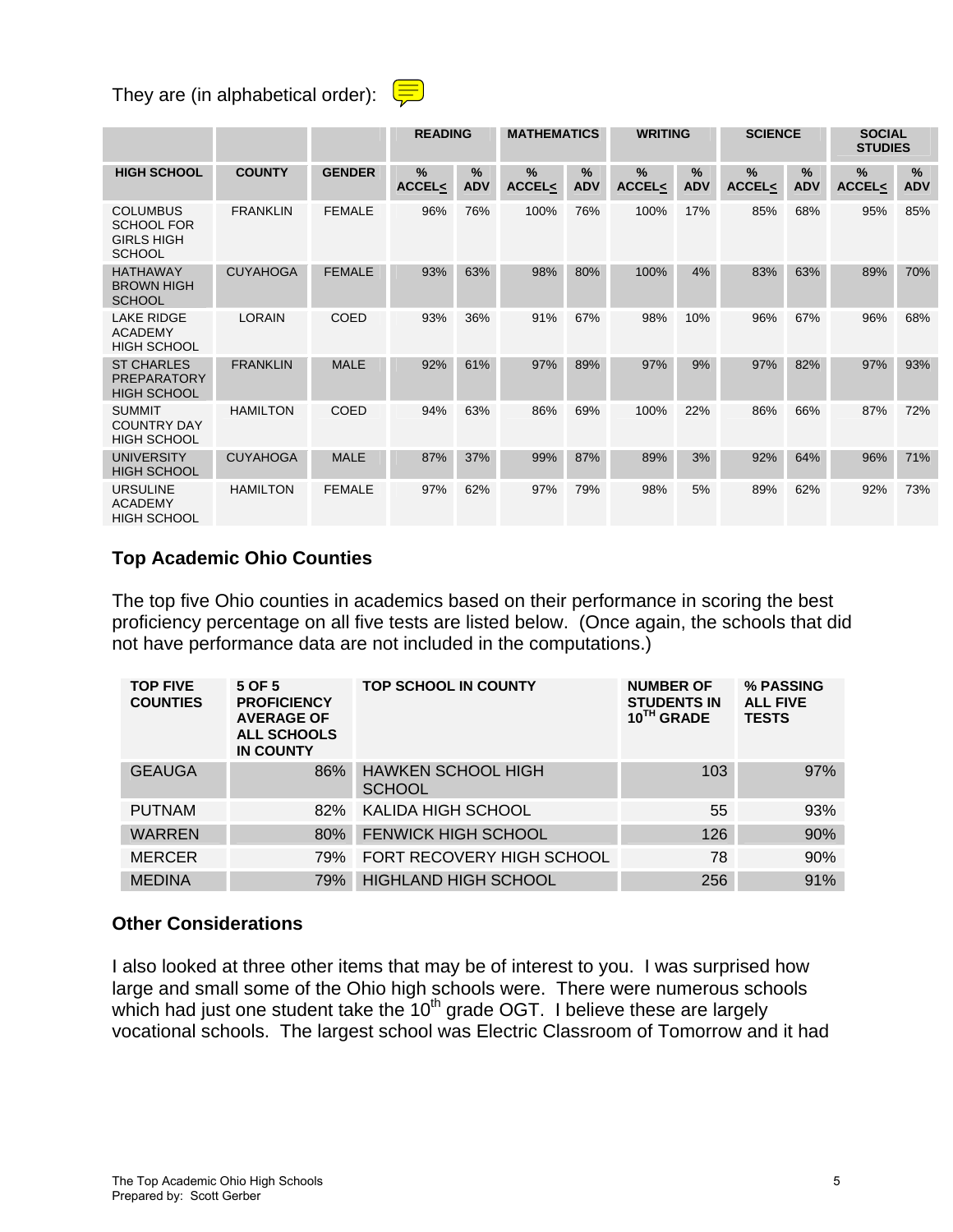# **TOP PERFORMING SCHOOLS IN EACH OF THE FIVE SUBJECTS ARE SHAD**

#### **Reading this chart.**

The shaded boxes indicate those schools which achieved the highest levels of performance in each subject area. There are eight to nine schools per category that are shaded. The top schools not only had more "shaded boxes" but they also had high performance in at least three subject areas. I also emphasized those schools which had the highest percentage of students in the "Advanced" column by underlining them. This list is sorted in the same manner as the "Top 59" list.

|                                                        |                                                           |                 |               | # OF STU-                               |         | <b>READING</b>                     |            | <b>MATHEMATICS</b>                 |            | <b>WRITING</b>                     |            | <b>SCIENCE</b>                     |            | <b>SOCIAL STUDIES</b>              |            |                                                   |
|--------------------------------------------------------|-----------------------------------------------------------|-----------------|---------------|-----------------------------------------|---------|------------------------------------|------------|------------------------------------|------------|------------------------------------|------------|------------------------------------|------------|------------------------------------|------------|---------------------------------------------------|
| HIGH SCHOOL (Click for<br><b>Website)</b>              | <b>SCHOOL DISTRICT</b>                                    | <b>COUNTY</b>   | <b>GENDER</b> | <b>DENTS IN</b><br>10TH<br><b>GRADE</b> | 5 OF 5% | <b>ACCEL &amp;</b><br><b>ABOVE</b> | <b>ADV</b> | <b>ACCEL &amp;</b><br><b>ABOVE</b> | ADV        | <b>ACCEL &amp;</b><br><b>ABOVE</b> | <b>ADV</b> | <b>ACCEL &amp;</b><br><b>ABOVE</b> | <b>ADV</b> | <b>ACCEL &amp;</b><br><b>ABOVE</b> | <b>ADV</b> | # OF TOP<br><b>PERFOR-MING</b><br><b>SUBJECTS</b> |
| <b>LAKE RIDGE ACADEMY</b><br><b>HIGH SCHOOL</b>        | <b>LAKE RIDGE</b><br><b>ACADEMY HIGH</b>                  | LORAIN          | COED          | 40                                      | 100%    | 93%                                | 36%        | 91%                                | 67%        | 98%                                | 10%        | 96%                                | 67%        | 96%                                | 68%        |                                                   |
| <b>SEVEN HILLS SCHOOL</b><br><b>HIGH SCHOOL</b>        | <b>SEVEN HILLS</b><br><b>SCHOOL HIGH</b>                  | <b>HAMILTON</b> | <b>COED</b>   | 73                                      | 100%    | 90%                                | 38%        | 93%                                | 75%        | 98%                                | 14%        | 92%                                | 63%        | 85%                                | 66%        | 3                                                 |
| <b>ST CHARLES</b><br>PREPARATORY HIGH<br><b>SCHOOL</b> | <b>COLUMBUS</b><br><b>DIOCESE</b>                         | <b>FRANKLIN</b> | <b>MALE</b>   | 132                                     | 100%    | 92%                                | 61%        | 97%                                | 89%        | 97%                                | 9%         | 97 <sup>°</sup>                    | 82%        | 97 <sup>o</sup>                    | 93%        | 8                                                 |
| <b>ST JOSEPH CENTRAL</b><br><b>HIGH SCHOOL</b>         | <b>STEUBENVILLE</b><br><b>DIOCESE</b>                     | LAWRENCE        | COED          | 19                                      | 100%    | 79%                                | 21%        | 90%                                | 58%        | 100%                               | 0%         | 95%                                | 53%        | 79%                                | 37%        | $\overline{2}$                                    |
| UNIVERSITY HIGH<br><b>SCHOOL</b>                       | <b>UNIVERSITY</b><br><b>HIGH</b>                          | <b>CUYAHOGA</b> | <b>MALE</b>   | 99                                      | 100%    | 87%                                | <b>37%</b> | 99%                                | 87%        | 89%                                | 3%         | 92%                                | 64%        | 96 <sup>°</sup>                    | 71%        | 5.                                                |
| <b>URSULINE ACADEMY</b><br><b>HIGH SCHOOL</b>          | <b>CINCINNATI</b><br><b>ARCHDIOCESE</b>                   | <b>HAMILTON</b> | <b>FEMALE</b> | 133                                     | 100%    | 97%                                | 62%        | 97%                                | 79%        | 98%                                | 5%         | 89%                                | 62%        | 92%                                | 73%        | 6                                                 |
| <b>WELLINGTON SCHOOL</b><br><b>HIGH SCHOOL</b>         | <b>WELLINGTON</b><br><b>SCHOOL HIGH</b><br><b>SCHOOL</b>  | <b>FRANKLIN</b> | <b>COED</b>   | 55                                      | 100%    | 78%                                | 33%        | 93%                                | 63%        | 94%                                | 5%         | 84%                                | 54%        | 90%                                | 61%        |                                                   |
| <b>COLUMBUS ACADEMY</b><br><b>HIGH SCHOOL</b>          | <b>COLUMBUS</b><br><b>ACADEMY HIGH</b>                    | <b>FRANKLIN</b> | <b>COED</b>   | 92                                      | 99%     | 91%                                | 29%        | 97%                                | 70%        | 97%                                | 2%         | 84%                                | 54%        | 92%                                | 77%        | $\overline{2}$                                    |
| COLUMBUS SCHOOL<br>FOR GIRLS HIGH<br><b>SCHOOL</b>     | <b>COLUMBUS</b><br><b>SCHOOL FOR</b><br><b>GIRLS HIGH</b> | <b>FRANKLIN</b> | <b>FEMALE</b> | 41                                      | 98%     | 96%                                | 76%        | 100%                               | <b>76%</b> | 100%                               | 17%        | 85%                                | 68%        | 95%                                | 85%        | 8                                                 |
| <b>MAUMEE VALLEY</b><br><b>COUNTRY DAY SCHOOL</b>      | <b>MAUMEE VAL</b><br><b>COUNTRY DAY</b><br><b>HIGH</b>    | LUCAS           | <b>COED</b>   | 44                                      | 98%     | 86%                                | 36%        | 94%                                | 64%        | 95%                                | 11%        | 91%                                | 68%        | 88%                                | 61%        | $\mathbf{2}$                                      |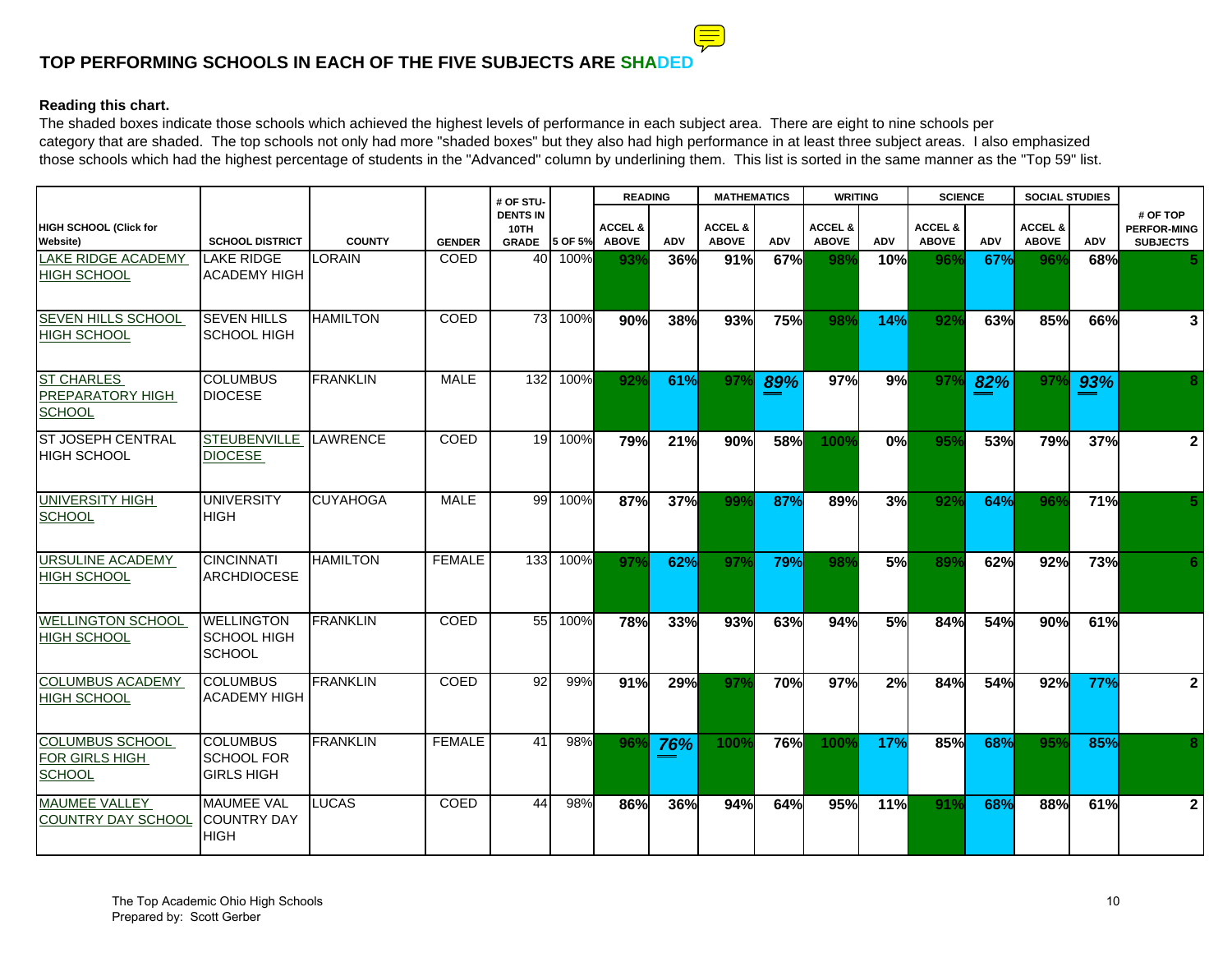|                                                        |                                                           |                  |               | # OF STU-                               |         | <b>READING</b>                     |            | <b>MATHEMATICS</b>                 |            | <b>WRITING</b>                     |                  | <b>SCIENCE</b>                     |     | <b>SOCIAL STUDIES</b>              |            |                                                   |
|--------------------------------------------------------|-----------------------------------------------------------|------------------|---------------|-----------------------------------------|---------|------------------------------------|------------|------------------------------------|------------|------------------------------------|------------------|------------------------------------|-----|------------------------------------|------------|---------------------------------------------------|
| <b>HIGH SCHOOL (Click for</b><br><b>Website)</b>       | <b>SCHOOL DISTRICT</b>                                    | <b>COUNTY</b>    | <b>GENDER</b> | <b>DENTS IN</b><br>10TH<br><b>GRADE</b> | 5 OF 5% | <b>ACCEL &amp;</b><br><b>ABOVE</b> | ADV        | <b>ACCEL &amp;</b><br><b>ABOVE</b> | <b>ADV</b> | <b>ACCEL &amp;</b><br><b>ABOVE</b> | <b>ADV</b>       | <b>ACCEL &amp;</b><br><b>ABOVE</b> | ADV | <b>ACCEL &amp;</b><br><b>ABOVE</b> | <b>ADV</b> | # OF TOP<br><b>PERFOR-MING</b><br><b>SUBJECTS</b> |
| <b>ST XAVIER HIGH</b><br><b>SCHOOL</b>                 | <b>CINCINNATI</b><br><b>ARCHDIOCESE</b>                   | <b>HAMILTON</b>  | <b>MALE</b>   | 373                                     | 98%     | 88%                                | <b>46%</b> | 96%                                | 79%        | 89%                                | 5%               | 78%                                | 47% | 91%                                | 63%        | $\overline{2}$                                    |
| <b>SUMMIT COUNTRY DAY</b><br><b>HIGH SCHOOL</b>        | <b>SUMMIT</b><br><b>COUNTRY DAY</b><br><b>HIGH</b>        | <b>HAMILTON</b>  | COED          | 86                                      | 98%     | 94%                                | 63%        | 86%                                | 69%        | <b>100%</b>                        | 22%              | 86%                                | 66% | 87%                                | 72%        | 5.                                                |
| <b>CINCINNATI COUNTRY</b><br>DAY HIGH SCHOOL           | <b>CINCINNATI</b><br><b>COUNTRY DAY</b><br><b>HIGH</b>    | <b>HAMILTON</b>  | COED          | 62                                      | 97%     | 84%                                | 42%        | 94%                                | 69%        | 97%                                | 8%               | 88%                                | 68% | 82%                                | 52%        | $\overline{\mathbf{2}}$                           |
| <b>CINCINNATI HILLS</b><br><b>CHRISTIAN ACA SCHOOL</b> | <b>CINCINNATI</b><br><b>HILLS</b><br><b>CHRISTIAN ACA</b> | <b>HAMILTON</b>  | <b>COED</b>   | 117                                     | 97%     | 69%                                | 26%        | 90%                                | 69%        | 89%                                | 5%               | 78%                                | 40% | 84%                                | 57%        |                                                   |
| <b>FAIRFIELD CHRISTIAN</b><br>ACADEMY EL SCHOOL        | <b>FAIRFIELD</b><br><b>CHRISTIAN</b><br><b>ACADEMY EL</b> | <b>FAIRFIELD</b> | COED          | 35                                      | 97%     | 80%                                | 34%        | 85%                                | 74%        | 89%                                | 6%               | 77%                                | 43% | 65%                                | 34%        |                                                   |
| <b>HATHAWAY BROWN</b><br><b>HIGH SCHOOL</b>            | <b>HATHAWAY</b><br><b>BROWN HIGH</b>                      | <b>CUYAHOGA</b>  | <b>FEMALE</b> | 78                                      | 97%     | 93%                                | 63%        | 98%                                | 80%        | 100%                               | 4%               | 83%                                | 63% | 89%                                | 70%        | 5.                                                |
| <b>HAWKEN SCHOOL HIGH</b><br><b>SCHOOL</b>             | <b>HAWKEN</b><br><b>SCHOOL HIGH</b>                       | <b>GEAUGA</b>    | COED          | 103                                     | 97%     | 91%                                | 41%        | 93%                                | 80%        | 89%                                | 5%               | 84%                                | 55% | 87%                                | 61%        | $\mathbf{1}$                                      |
| <b>ST IGNATIUS HIGH</b><br><b>SCHOOL</b>               | <b>CLEVELAND</b><br><b>CATHOLIC</b><br><b>DIOCESE</b>     | <b>CUYAHOGA</b>  | <b>MALE</b>   | 357                                     | 97%     | 77%                                | 25%        | 89%                                | 65%        | 90%                                | 3%               | 85%                                | 53% | 88%                                | 71%        |                                                   |
| <b>DUBLIN JEROME HIGH</b><br><b>SCHOOL</b>             | <b>DUBLIN CITY SD FRANKLIN</b>                            |                  | COED          | 334                                     | 96%     | 75%                                | 28%        | 87%                                | 67%        | 90%                                | 5%               | 79%                                | 49% | 84%                                | 65%        |                                                   |
| <b>LAUREL HIGH SCHOOL</b>                              | <b>LAUREL HIGH</b>                                        | <b>CUYAHOGA</b>  | <b>FEMALE</b> | 45                                      | 96%     | 94%                                | 56%        | 86%                                | 73%        | 96%                                | $\overline{9\%}$ | 76%                                | 56% | 87%                                | 78%        | $\mathbf{1}$                                      |
| OAKWOOD HIGH<br><b>SCHOOL</b>                          | OAKWOOD CITY MONTGOMERY<br><b>SD</b>                      |                  | COED          | 169                                     | 96%     | 85%                                | 39%        | 93%                                | 75%        | 87%                                | 7%               | 84%                                | 56% | 94%                                | 79%        | $\mathbf{2}$                                      |
| OTTAWA HILLS HIGH<br><b>SCHOOL</b>                     | OTTAWA HILLS<br>LOCAL SD                                  | <b>LUCAS</b>     | <b>COED</b>   | 67                                      | 96%     | 88%                                | 37%        | 91%                                | 82%        | 91%                                | 4%               | 78%                                | 66% | 86%                                | 67%        | $\mathbf{2}$                                      |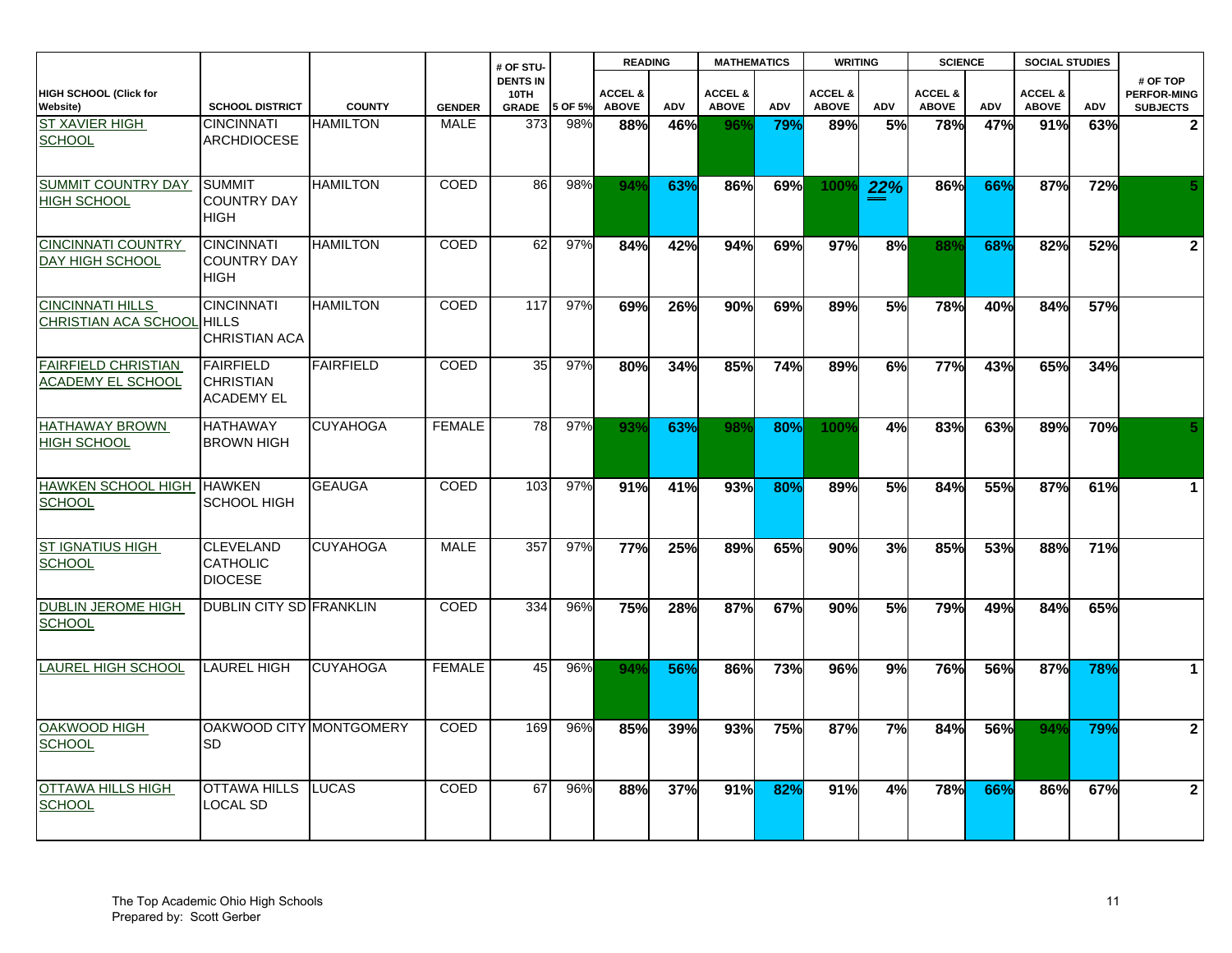|                                                                  |                                                           |                   |               | # OF STU-                               |         | <b>READING</b>                     |            |                                    | <b>MATHEMATICS</b> |                                    | <b>WRITING</b> |                                    | <b>SCIENCE</b> |                                    | <b>SOCIAL STUDIES</b> |                                                   |
|------------------------------------------------------------------|-----------------------------------------------------------|-------------------|---------------|-----------------------------------------|---------|------------------------------------|------------|------------------------------------|--------------------|------------------------------------|----------------|------------------------------------|----------------|------------------------------------|-----------------------|---------------------------------------------------|
| <b>HIGH SCHOOL (Click for</b><br><b>Website)</b>                 | <b>SCHOOL DISTRICT</b>                                    | <b>COUNTY</b>     | <b>GENDER</b> | <b>DENTS IN</b><br>10TH<br><b>GRADE</b> | 5 OF 5% | <b>ACCEL &amp;</b><br><b>ABOVE</b> | <b>ADV</b> | <b>ACCEL &amp;</b><br><b>ABOVE</b> | <b>ADV</b>         | <b>ACCEL &amp;</b><br><b>ABOVE</b> | ADV            | <b>ACCEL &amp;</b><br><b>ABOVE</b> | ADV            | <b>ACCEL &amp;</b><br><b>ABOVE</b> | <b>ADV</b>            | # OF TOP<br><b>PERFOR-MING</b><br><b>SUBJECTS</b> |
| ST PETER HIGH SCHOOL TOLEDO                                      | <b>DIOCESE</b>                                            | <b>RICHLAND</b>   | <b>COED</b>   | 45                                      | 96%     | 83%                                | 47%        | 82%                                | 62%                | 85%                                | 9%             | 85%                                | 49%            | 83%                                | 67%                   |                                                   |
| ST URSULA ACADEMY<br><b>HIGH SCHOOL</b>                          | <b>CINCINNATI</b><br><b>ARCHDIOCESE</b>                   | <b>HAMILTON</b>   | <b>FEMALE</b> | 199                                     | 96%     | 97%                                | 61%        | 89%                                | 69%                | 98%                                | 16%            | 83%                                | 48%            | 82%                                | 66%                   | $\overline{\mathbf{4}}$                           |
| <b>CHAGRIN FALLS HIGH</b><br><b>SCHOOL</b>                       | CHAGRIN FALLS CUYAHOGA<br>EX VILL SD                      |                   | COED          | 155                                     | 95%     | 77%                                | 37%        | 90%                                | 73%                | 88%                                | 5%             | 82%                                | 52%            | 77%                                | 46%                   |                                                   |
| <b>MIAMI VALLEY</b><br><b>CHRISTIAN ACADEMY</b><br><b>SCHOOL</b> | <b>MIAMI VALLEY</b><br><b>CHRISTIAN</b><br><b>ACADEMY</b> | <b>HAMILTON</b>   | <b>COED</b>   | 20                                      | 95%     | 85%                                | 15%        | 95%                                | 65%                | 80%                                | 0%             | 75%                                | 55%            | 75%                                | 55%                   | $\overline{1}$                                    |
| RUSSIA HIGH SCHOOL                                               | <b>RUSSIA LOCAL</b><br>SD                                 | <b>SHELBY</b>     | COED          | 22                                      | 95%     | 86%                                | 50%        | 86%                                | 59%                | 100%                               | 9%             | 77%                                | 59%            | 77%                                | 59%                   | $\mathbf{1}$                                      |
| <b>WALNUT HILLS HIGH</b><br><b>SCHOOL</b>                        | <b>CINCINNATI</b><br><b>CITY SD</b>                       | <b>HAMILTON</b>   | COED          | 305                                     | 95%     | 81%                                | 39%        | 90%                                | 63%                | 89%                                | 4%             | 78%                                | 50%            | 87%                                | 70%                   |                                                   |
| <b>ARCHBISHOP ALTER</b><br><b>HIGH SCHOOL</b>                    | <b>CINCINNATI</b><br><b>ARCHDIOCESE</b>                   | <b>MONTGOMERY</b> | COED          | 158                                     | 94%     | 85%                                | 43%        | 85%                                | 63%                | 90%                                | 9%             | 83%                                | 54%            | 88%                                | 76%                   | $\mathbf{1}$                                      |
| <b>BISHOP WATTERSON</b><br><b>HIGH SCHOOL</b>                    | <b>COLUMBUS</b><br><b>DIOCESE</b>                         | <b>FRANKLIN</b>   | <b>COED</b>   | 305                                     | 94%     | 78%                                | 33%        | 85%                                | 59%                | 83%                                | 2%             | 74%                                | 45%            | 83%                                | 63%                   |                                                   |
| OUR LADY OF THE ELMS CLEVELAND<br><b>HIGH SCHOOL</b>             | <b>CATHOLIC</b><br><b>DIOCESE</b>                         | <b>SUMMIT</b>     | <b>FEMALE</b> | 35                                      | 94%     | 86%                                | 60%        | 92%                                | 66%                | 94%                                | 11%            | 78%                                | 49%            | 83%                                | 74%                   | $\mathbf{1}$                                      |
| PETTISVILLE HIGH<br><b>SCHOOL</b>                                | <b>PETTISVILLE</b><br><b>LOCAL SD</b>                     | <b>FULTON</b>     | COED          | 52                                      | 94%     | 63%                                | 19%        | 79%                                | 50%                | 81%                                | 2%             | 71%                                | 52%            | 65%                                | 46%                   |                                                   |
| STS JOHN & PAUL-ST<br>JOHN CAMPUS SCHOOL                         | <b>YOUNGSTOWN</b><br><b>DIOCESE</b>                       | <b>ASHTABULA</b>  | COED          | 18                                      | 94%     | 33%                                | 11%        | 67%                                | 28%                | 83%                                | 0%             | 68%                                | 21%            | 48%                                | 32%                   |                                                   |
| CARROLL HIGH SCHOOL CINCINNATI                                   | <b>ARCHDIOCESE</b>                                        | <b>MONTGOMERY</b> | <b>COED</b>   | 242                                     | 93%     | 75%                                | 26%        | 81%                                | 57%                | 83%                                | 5%             | 79%                                | 50%            | 82%                                | 62%                   |                                                   |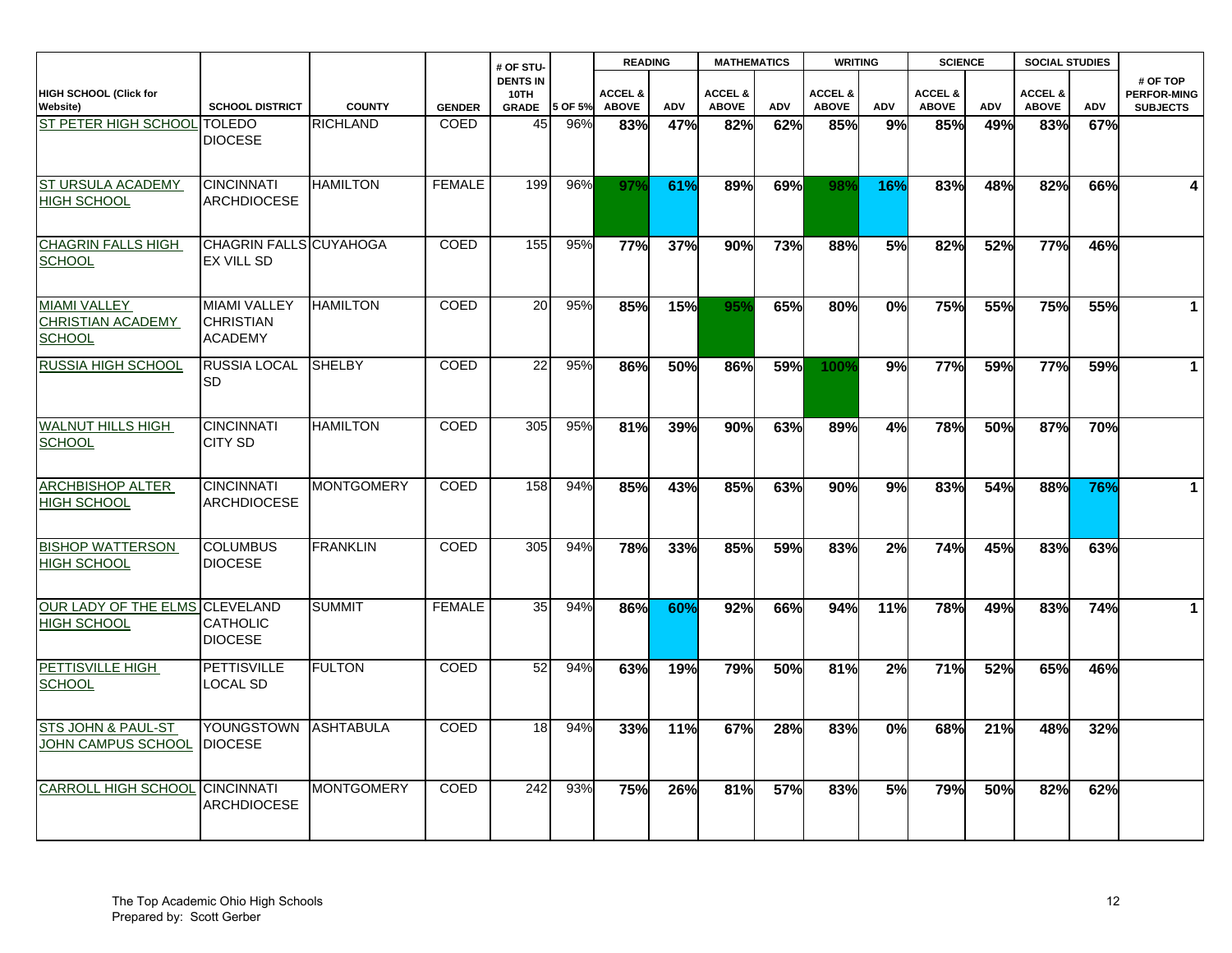|                                                                  |                                                              |                   |               | # OF STU-                               |         | <b>READING</b>                     |     | <b>MATHEMATICS</b>                 |     | <b>WRITING</b>                     |     |                                    | <b>SCIENCE</b><br><b>SOCIAL STUDIES</b> |                                    |     |                                                   |
|------------------------------------------------------------------|--------------------------------------------------------------|-------------------|---------------|-----------------------------------------|---------|------------------------------------|-----|------------------------------------|-----|------------------------------------|-----|------------------------------------|-----------------------------------------|------------------------------------|-----|---------------------------------------------------|
| HIGH SCHOOL (Click for<br>Website)                               | <b>SCHOOL DISTRICT</b>                                       | <b>COUNTY</b>     | <b>GENDER</b> | <b>DENTS IN</b><br>10TH<br><b>GRADE</b> | 5 OF 5% | <b>ACCEL &amp;</b><br><b>ABOVE</b> | ADV | <b>ACCEL &amp;</b><br><b>ABOVE</b> | ADV | <b>ACCEL &amp;</b><br><b>ABOVE</b> | ADV | <b>ACCEL &amp;</b><br><b>ABOVE</b> | ADV                                     | <b>ACCEL &amp;</b><br><b>ABOVE</b> | ADV | # OF TOP<br><b>PERFOR-MING</b><br><b>SUBJECTS</b> |
| <b>CUYAHOGA VALLEY</b><br><b>CHRISTIAN ACAD</b><br><b>SCHOOL</b> | <b>CUYAHOGA</b><br>VALLEY<br><b>CHRISTIAN</b><br><b>ACAD</b> | <b>SUMMIT</b>     | COED          | 164                                     | 93%     | 78%                                | 32% | 85%                                | 62% | 93%                                | 1%  | 73%                                | 35%                                     | 78%                                | 57% |                                                   |
| KALIDA HIGH SCHOOL                                               | KALIDA LOCAL<br>SD                                           | <b>PUTNAM</b>     | COED          | 55                                      | 93%     | 68%                                | 15% | 80%                                | 53% | 76%                                | 0%  | 75%                                | 40%                                     | 73%                                | 55% |                                                   |
| <b>LUTHERAN WEST HIGH</b><br><b>SCHOOL</b>                       | <b>CLEVELAND</b><br>LUTHERAN HS<br><b>ASSOC</b>              | <b>CUYAHOGA</b>   | <b>COED</b>   | 121                                     | 93%     | 64%                                | 14% | 73%                                | 42% | 86%                                | 1%  | 70%                                | 30%                                     | 76%                                | 50% |                                                   |
| <b>MIAMI VALLEY HIGH</b><br><b>SCHOOL</b>                        | <b>MIAMI VALLEY</b><br><b>HIGH</b>                           | <b>MONTGOMERY</b> | <b>COED</b>   | 45                                      | 93%     | 82%                                | 44% | 82%                                | 64% | 89%                                | 16% | 78%                                | 51%                                     | 75%                                | 53% | $\mathbf 1$                                       |
| NOTRE DAME-<br>CATHEDRAL LATIN HIG<br><b>SCHOOL</b>              | <b>CLEVELAND</b><br><b>CATHOLIC</b><br><b>DIOCESE</b>        | <b>GEAUGA</b>     | <b>COED</b>   | 209                                     | 93%     | 76%                                | 30% | 73%                                | 39% | 90%                                | 0%  | 74%                                | 44%                                     | 62%                                | 36% |                                                   |
| <b>ST VINCENT ST MARY</b><br><b>HIGH SCHOOL</b>                  | <b>CLEVELAND</b><br><b>CATHOLIC</b><br><b>DIOCESE</b>        | <b>SUMMIT</b>     | COED          | 164                                     | 93%     | 64%                                | 18% | 81%                                | 54% | 92%                                | 1%  | 68%                                | 42%                                     | 86%                                | 61% |                                                   |
| WALSH JESUIT HIGH<br><b>SCHOOL</b>                               | <b>CLEVELAND</b><br>CATHOLIC<br><b>DIOCESE</b>               | <b>SUMMIT</b>     | <b>COED</b>   | 245                                     | 93%     | 83%                                | 36% | 81%                                | 51% | 91%                                | 1%  | 79%                                | 46%                                     | 74%                                | 52% |                                                   |
| <b>WESTERN RESERVE</b><br>ACADEMY HIGH SCHOOL RESERVE            | <b>WESTERN</b><br><b>ACADEMY HIGH</b>                        | <b>SUMMIT</b>     | COED          | 85                                      | 93%     | 89%                                | 43% | 91%                                | 81% | 86%                                | 8%  | 85%                                | 63%                                     | 78%                                | 60% | $\mathbf 1$                                       |
| <b>BISHOP ROSECRANS</b><br><b>HIGH SCHOOL</b>                    | <b>COLUMBUS</b><br><b>DIOCESE</b>                            | MUSKINGUM         | COED          | 37                                      | 92%     | 84%                                | 30% | 84%                                | 57% | 89%                                | 0%  | 73%                                | 41%                                     | 73%                                | 49% |                                                   |
| <b>CATHOLIC CENTRAL</b><br>HIGH SCHOOL                           | <b>STEUBENVILLE</b><br><b>DIOCESE</b>                        | <b>JEFFERSON</b>  | <b>COED</b>   | 85                                      | 92%     | 69%                                | 22% | 62%                                | 26% | 88%                                | 2%  | 69%                                | 29%                                     | 55%                                | 33% |                                                   |
| <b>COLUMBUS TORAH</b><br><b>ACADEMY HIGH SCHOOL</b>              | <b>COLUMBUS</b><br><b>TORAH</b><br><b>ACADEMY HIGH</b>       | <b>FRANKLIN</b>   | COED          | 12                                      | 92%     | 85%                                | 31% | 85%                                | 62% | 85%                                | 0%  | 75%                                | 50%                                     | 83%                                | 58% |                                                   |
| MILLER CITY HIGH<br><b>SCHOOL</b>                                | <b>MILLER CITY-</b><br><b>NEW</b><br>CLEVELAND<br>LOCA       | <b>PUTNAM</b>     | <b>COED</b>   | 36                                      | 92%     | 78%                                | 28% | 91%                                | 83% | 86%                                | 8%  | 92%                                | 64%                                     | 86%                                | 69% | 3 <sup>1</sup>                                    |